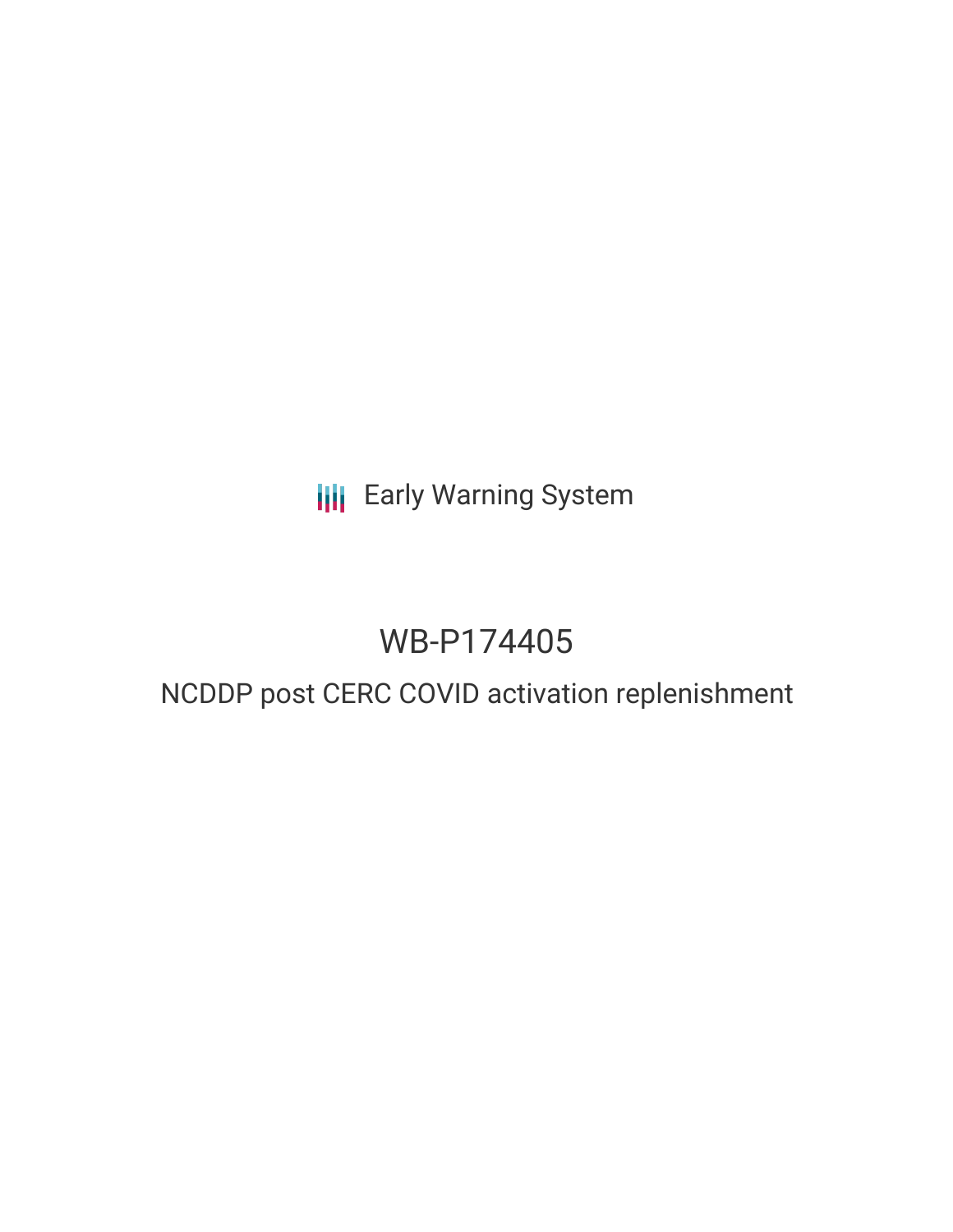

#### **Quick Facts**

| <b>Countries</b>               | Myanmar                     |
|--------------------------------|-----------------------------|
| <b>Financial Institutions</b>  | World Bank (WB)             |
| <b>Status</b>                  | Proposed                    |
| <b>Bank Risk Rating</b>        | U                           |
| <b>Borrower</b>                | Government of Myanmar       |
| <b>Sectors</b>                 | <b>Education and Health</b> |
| <b>Investment Type(s)</b>      | Loan                        |
| <b>Investment Amount (USD)</b> | \$110.00 million            |
| <b>Loan Amount (USD)</b>       | \$110.00 million            |
| <b>Project Cost (USD)</b>      | \$110.00 million            |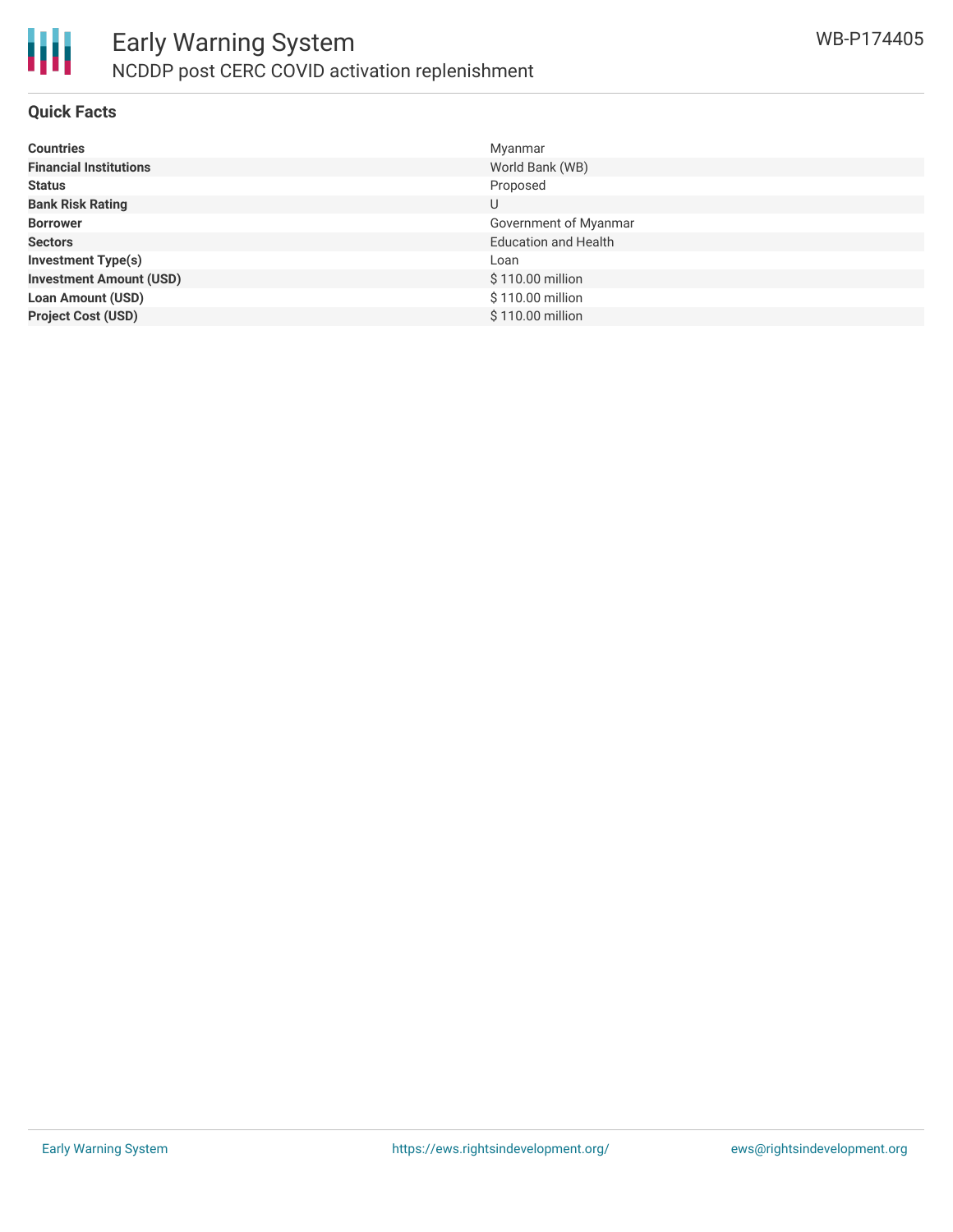

### **Project Description**

The development objective is to enable poor rural communities to benefit from improved access to and use of basic infrastructure and services through a people-centered approach and to enhance the government's capacity to respond promptly and effectively to an eligible crisis or emergency.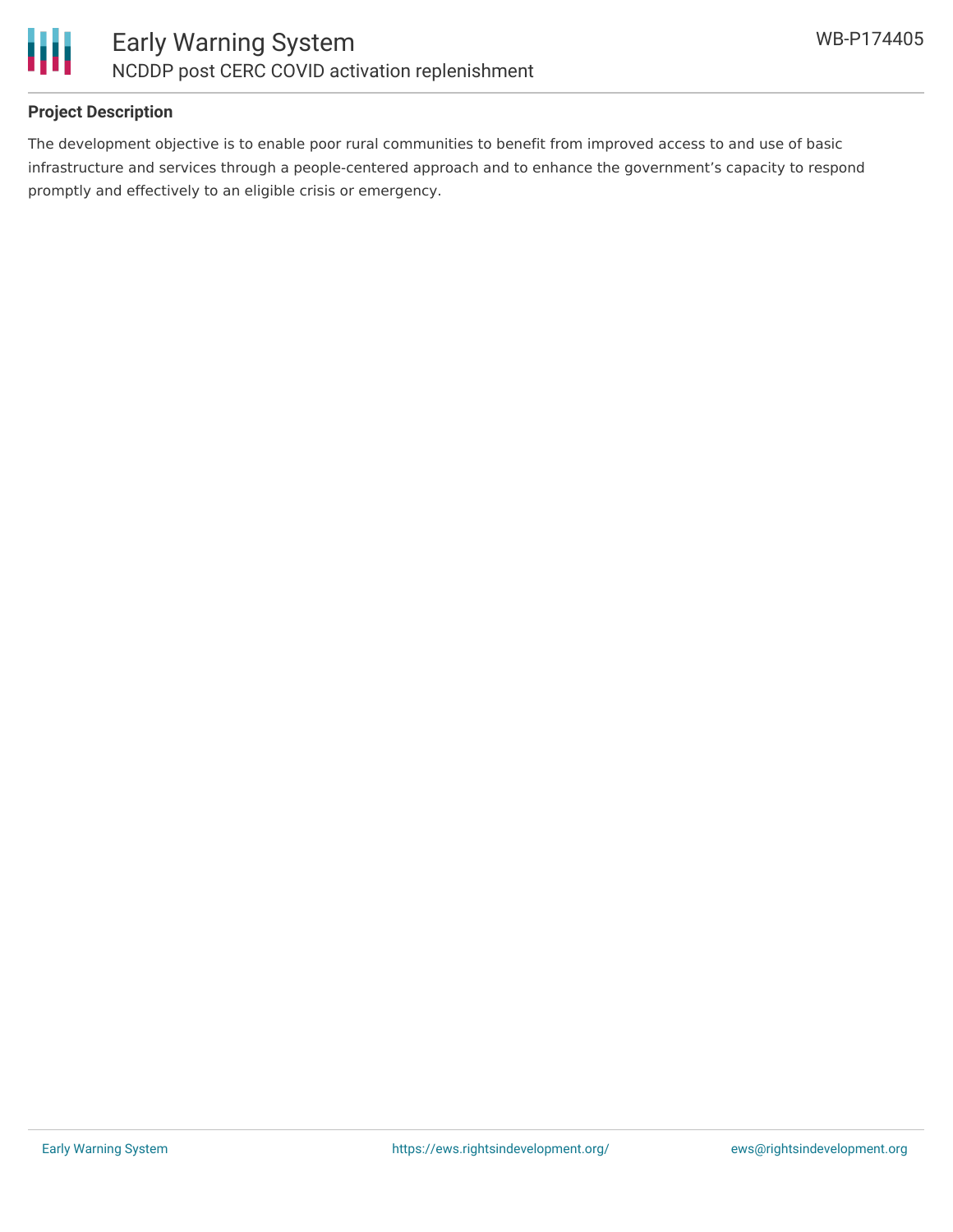

### **Investment Description**

World Bank (WB)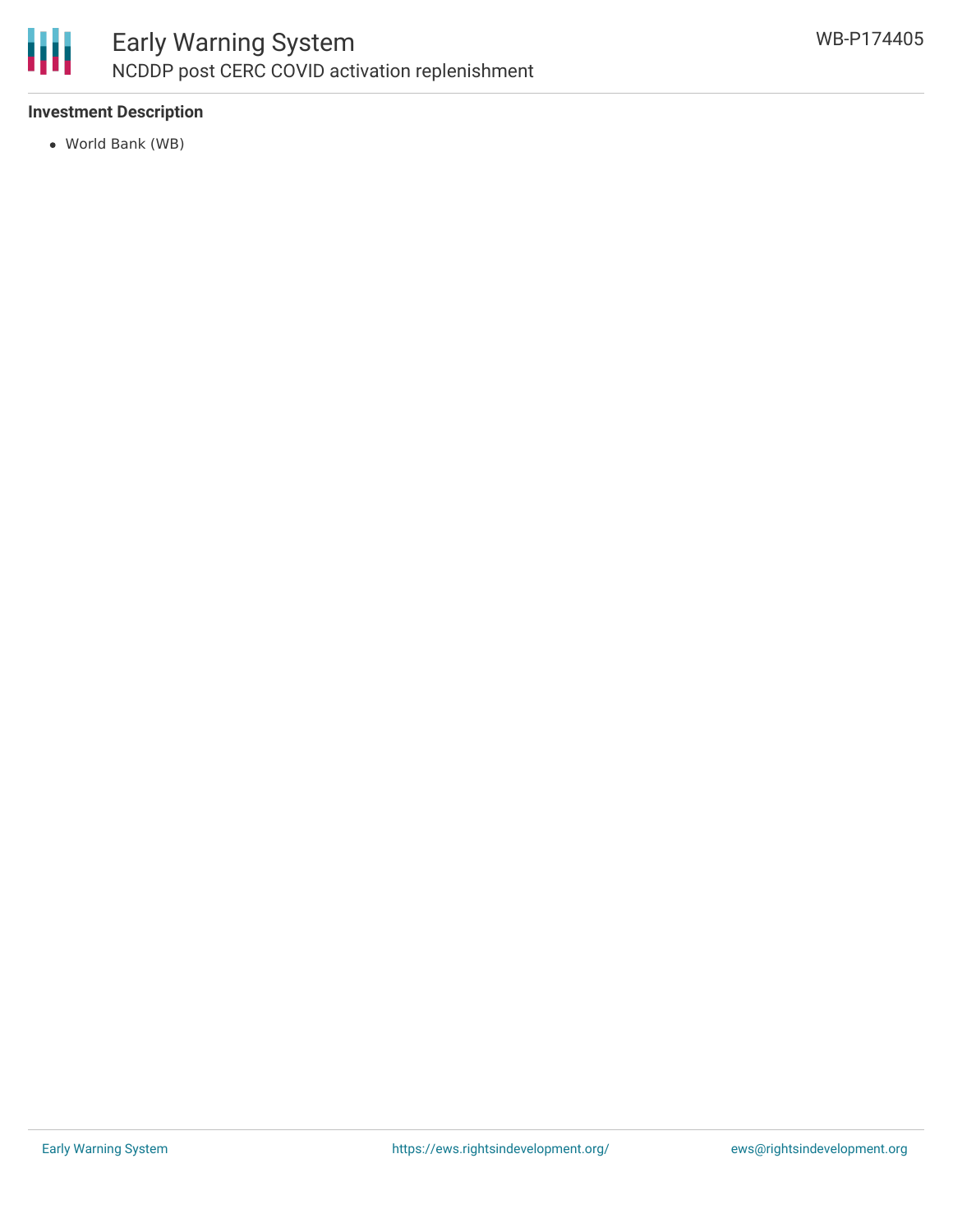#### **Contact Information**

#### **Ministry of Planning and Finance**

Department of Rural Development

Daw Nyo Nyo Win, Project Director

#### [nnw.drd@gmail.com](mailto:nnw.drd@gmail.com)

#### **ACCESS TO INFORMATION**

To submit an information request for project information, you will have to create an account to access the Access to Information request form. You can learn more about this process at: https://www.worldbank.org/en/access-toinformation/request-submission

#### **ACCOUNTABILITY MECHANISM OF THE WORLD BANK**

The World Bank Inspection Panel is the independent complaint mechanism and fact-finding body for people who believe they are likely to be, or have been, adversely affected by a World Bank-financed project. If you submit a complaint to the Inspection Panel, they may investigate to assess whether the World Bank is following its own policies and procedures for preventing harm to people or the environment. You can contact the Inspection Panel or submit a complaint by emailing ipanel@worldbank.org. Information on how to file a complaint and a complaint request form are available at: https://www.inspectionpanel.org/how-tofile-complaint